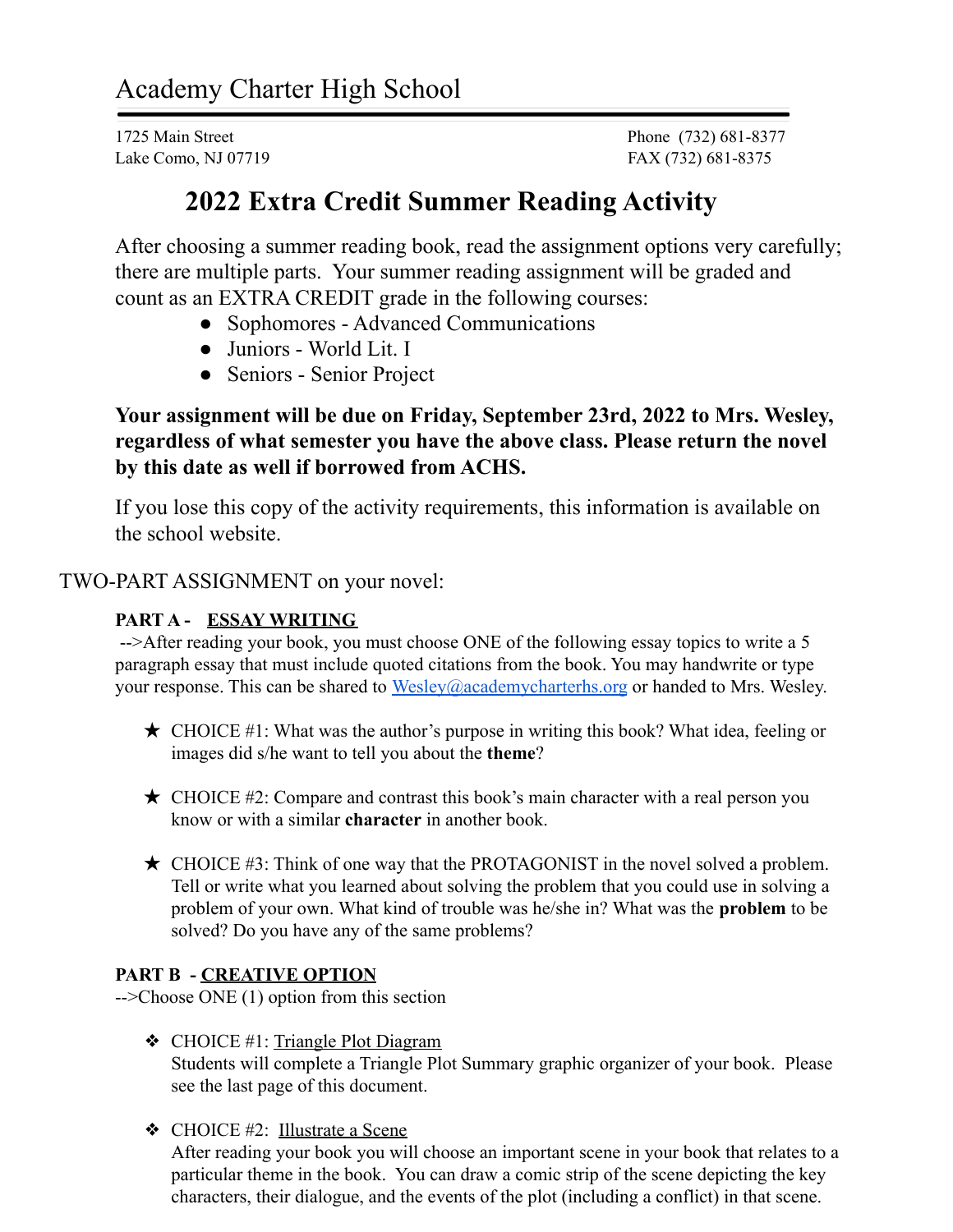You can also create a collage of pictures that depict the importance of a specific scene in your book. Your collage should be supplemented with a written explanation reflecting on why you chose certain pictures and what they represent pertaining to the scene in this book.

#### $\triangleleft$  CHOICE #3: Soundtrack to your book

After reading your book you will create a soundtrack to your book. Pick at least 5 songs for the chapters or plot. Print out the lyrics for each song. On a separate piece of paper, write a paragraph for each song explaining how this song represents / symbolizes what happens in that chapter(s) or the plot. Provide specific examples from each chapter or the plot to explain why that scene identifies with your song(s).

#### ❖ CHOICE #4: Dialectical Journal

A dialectical journal is also known as a double entry journal or reader response journal. For this, a reader records a dialogue or conversation between the ideas in the text and his or her own ideas in order to develop an understanding of the text. It should adhere to the following three column format.

| PASSAGE from the TEXT<br>*Quoted directly from the book                                                                                                                                                                                                                                                                                                                                                                                  | The page number(s) of the<br>Passage                      | <b>Your Responses</b><br>(thoughts, comments, questions,<br>etc. related to the selected<br>passage)                                                                                                                                                        |
|------------------------------------------------------------------------------------------------------------------------------------------------------------------------------------------------------------------------------------------------------------------------------------------------------------------------------------------------------------------------------------------------------------------------------------------|-----------------------------------------------------------|-------------------------------------------------------------------------------------------------------------------------------------------------------------------------------------------------------------------------------------------------------------|
| *Choose 8 to 10<br>passages/quotes from the book<br>*Directly quote each<br>passage/quote<br>*Each passage/quote must be<br>AT LEAST one sentence in<br>length<br>*Passages are to come from<br>different parts of the text/not all<br>one chapter or part<br>$\rightarrow$ 2 or 3 from the first $\frac{1}{3}$ of the<br>book<br>$\rightarrow$ 3 or 4 from the second $\frac{1}{3}$<br>$\rightarrow$ 2 or 3 from the last $\frac{1}{3}$ | Exact page numbers where the<br>passages/quotes come from | For each passage, write a one<br>paragraph personal response:<br>your original ideas, thoughts,<br>insights, question or comments<br>Each response must be a full<br>paragraph-minimum 5<br>sentences<br><b>AVOID SUMMARIZING of</b><br><b>PARAPHRASING</b> |

⇓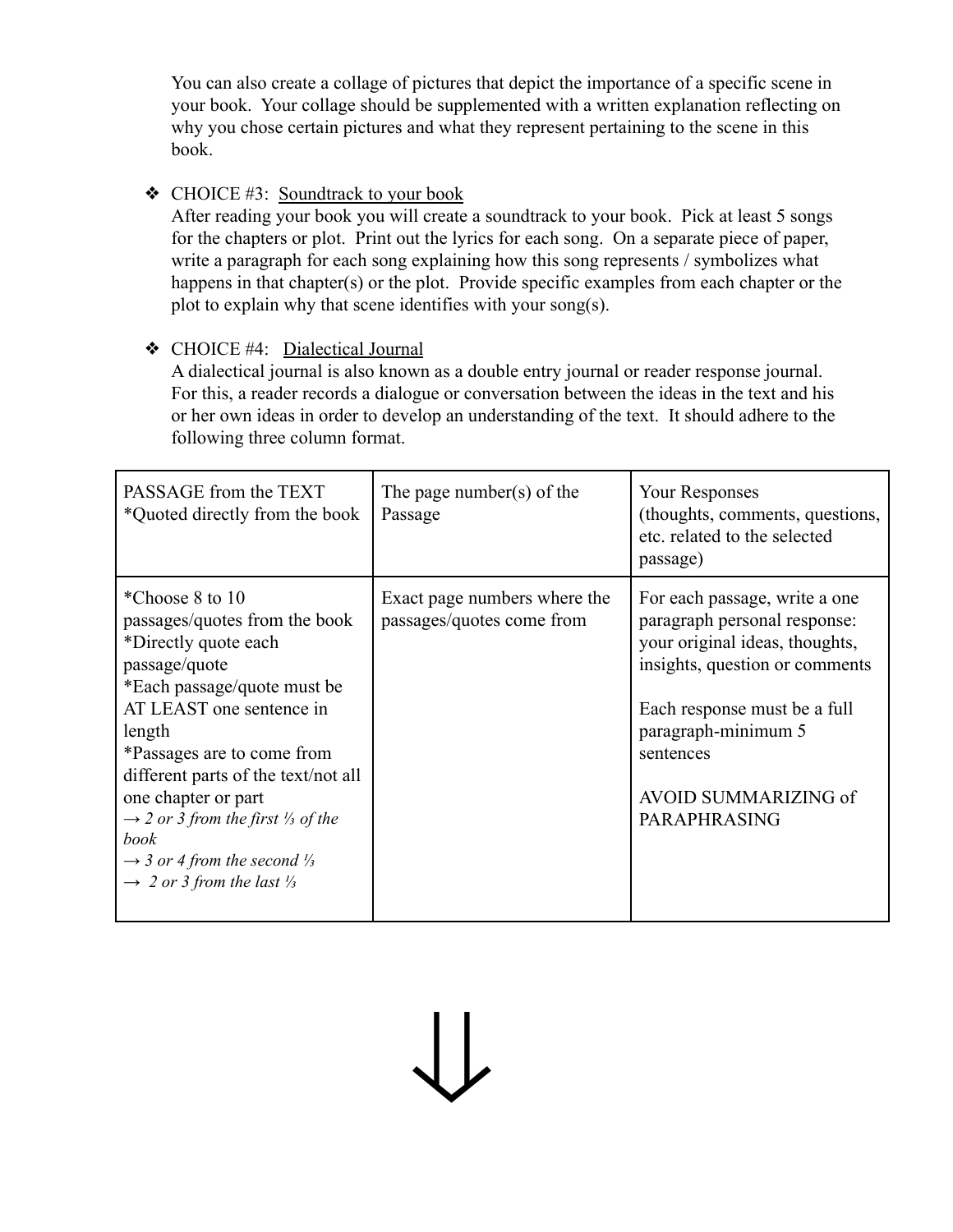**Below, there is a list by grade level of the novels that you may choose from and that ACHS has available. You may also take the book out of the library OR find it online on your own. If you want to obtain a copy from school, simply email [wesley@academycharterhs.org](mailto:wesley@academycharterhs.org) and I will get you the book that you choose.**

# **Novels to choose from:**

## **2022-23 Sophomores:**

- The Color of Water: A Black Man's Tribute to His White Mother by J. McBride
- Divergent by Veronica Roth
- Incidents in the Life of a Slave Girl by Harriet Jacobs
- If I Stay by Gayle Foreman
- Fences by August Wilson

## **2022-23 Juniors:**

- Complications: A Surgeon's Notes on an Imperfect Science by Atul Guwande
- The Handmaid's Tale by Maragret Atwood
- I Know Why the Caged Bird Sings by Maya Angelou
- Wintergirls by Laurie Halsey Anderson
- The Hot Zone by Richard Preston

## **2022-23 Seniors:**

- Better by Atul Guwande
- The Bluest Eye by Toni Morrison
- Tender at the Bone by Ruth Reichl
- The Pregnancy Project by Gaby Rodriguez
- The Pact by Jodi Picoult